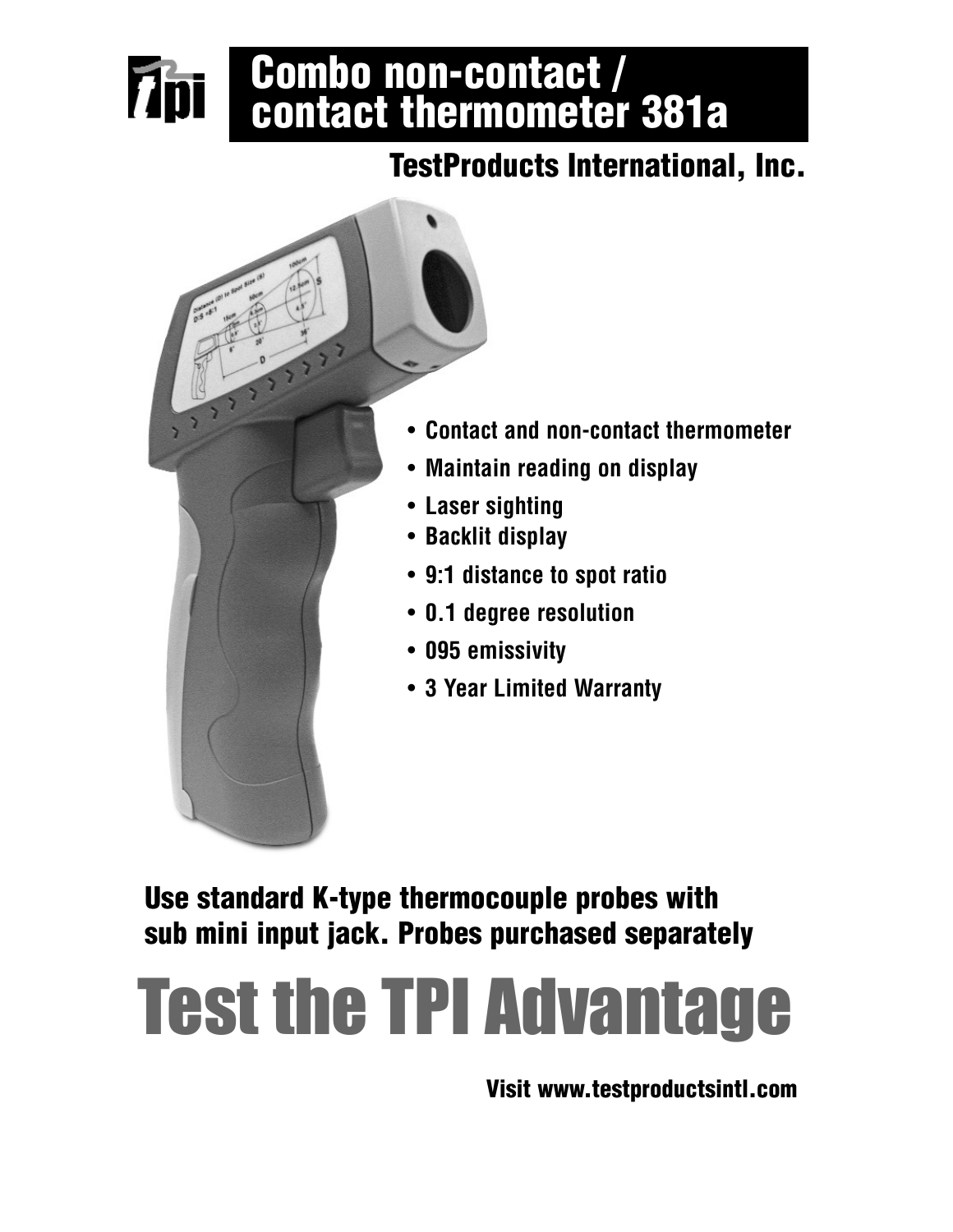# **A. INTRODUCTION**

- 1. Congratulations: Thank you for purchasing TPI products. The 381a is easy to use and built to last. It is backed by a 3 year limited warranty.
- 2. Product Description: The 381a is a non-contact and contact temperature tester with laser sighting to confirm you target. It uses K-type thermocouples with sub-mini connector for contact measurements.

# **B. SAFETY CONSIDERATIONS**

- 1. Never point the laser beam at someone's eyes or look directly into the beam
- 2. Use caution when measuring a shiny surface so the laser does not reflect back into your or someone else's eyes.
- 3. Do not touch the lens to any foreign object.
- 4. Do not expose the unit to damp environments for extended periods of time.

# **C. TECHNICAL DATA**

| <b>Distance to Spot Ratio</b> |                                                                   | 9:1                                                                 |  |
|-------------------------------|-------------------------------------------------------------------|---------------------------------------------------------------------|--|
| <b>Temperature</b>            |                                                                   | <b>Non-contact:</b> $-4^{\circ}$ to 572°F ( $-20^{\circ}$ to 300°C) |  |
| Range                         | Contact:*                                                         | -148° to 2192°F (-100° to 1200°C)                                   |  |
| IR Accuracy @ 23°C            | $\pm$ 5°F (3°C) below 32°F (0°C)                                  |                                                                     |  |
| and 0.95 emissivity           | 32°F to 572°F (0°C to 300°C) $\pm$ 2% of rdg or $\pm$ 3.5°F (2°C) |                                                                     |  |
|                               | whichever is greater                                              |                                                                     |  |
| <b>Contact Accuracy</b>       | $\pm$ (0.5% of reading + 3.5°F (2°C)                              |                                                                     |  |
| <b>Emissivity</b>             | 0.95                                                              |                                                                     |  |
| <b>Laser Sighting</b>         |                                                                   | Output <1mW, Wavelength 645-660nm, Class II Laser                   |  |
| °F or °C                      | Selectable (slide switch in handle)                               |                                                                     |  |
| <b>Contact or Non-contact</b> | Selectable (slide switch in handle)                               |                                                                     |  |
| Display Hold                  | Yes                                                               |                                                                     |  |
| <b>Response Time</b>          | 500 millisecond                                                   |                                                                     |  |
| <b>Spectral Response</b>      | 7 - 14 um                                                         |                                                                     |  |
| <b>Operating Temperature</b>  | 32° to 120°F                                                      | $(0^{\circ}$ to 150 $^{\circ}$ C)                                   |  |
| <b>Battery Type</b>           | 9 Volt                                                            |                                                                     |  |

\* Depends upon temperature probe range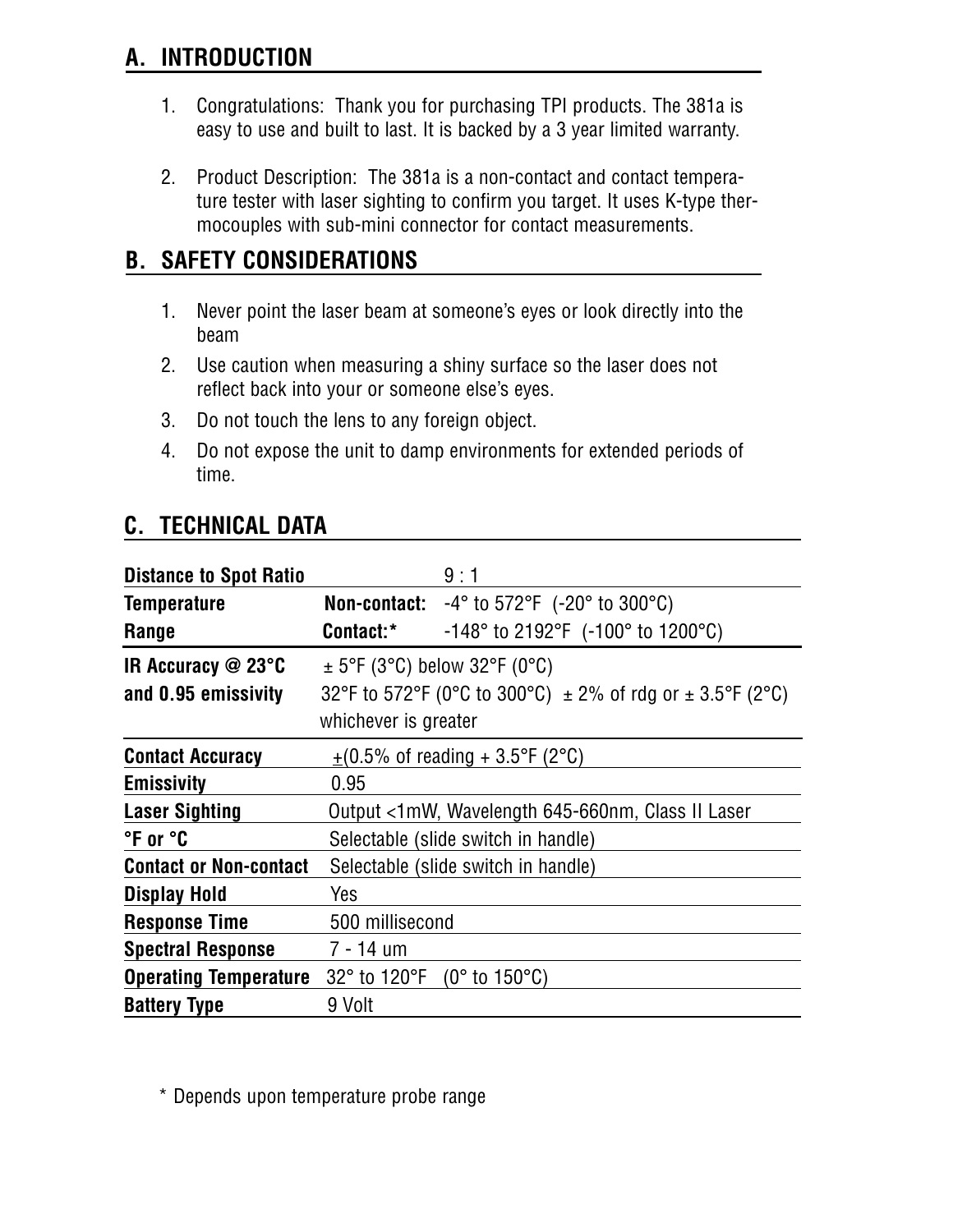#### **Push Buttons**

- 1. **TRIGGER:** Press and hold the trigger button on the 381a. The thermometer will power up and the laser will be visible (unless in contact "K" mode). After releasing the trigger, the thermometer will hold the last reading then automatically turn off after 10 seconds. For extended measurement time simply hold the trigger on and the termometer will stay in scan mode.
- 2. **RECALL LAST READING:** To recall the last reading before the unit powered off, quickly press and release the trigger. The last reading will be displayed for an additional 10 seconds.
- 3. **IR/K** The selector switch is located inside the battery compartment in the handle. Simply swing open the two piece handle and position the slide switch. Set to IR for non-contact measurements or set to K for contact measurements. When set to K, a K-type probe must be connected to the K-type connector located at the bottom right side of the handle. If a probe is not connected the thermometer will display "open" when the trigger is pulled.
- 4. **°F/°C:** The selector switch is located inside the battery compartment in the handle. Simply swing open the two piece handle and position the slide switch.

#### **Temperature Measurement (Infrared)**

#### **CAUTION: LASER RADIATION - DO NOT STARE INTO BEAM. OUTPUT <1Mw WAVELENGTH 645 - 660nm. CLASS II LASER PRODUCT.**

- 1. Set the IR/K selector switch to IR. Turn the thermometer on by holding down the trigger.
- 2. Line up the laser with the target and hold the front of the thermometer nine inches from the target (spot size will be one inch at this distance).
- 3. Read the temperature on the LCD.

#### **Temperature Measurement (Infrared)**

- 1. Set the IR/K selector switch to K amd connect a K-type thermocouple probe to the input jack located at the bottom right side of the handle.
- 2. Turn the thermometer on by holding down the trigger.
- 3. Touch the thermocouple to the item under test.
- 4. Read the temperature on the LCD.

# **E. ACCESSORIES**

| Item # | <b>Description</b> |
|--------|--------------------|
|        |                    |
|        |                    |